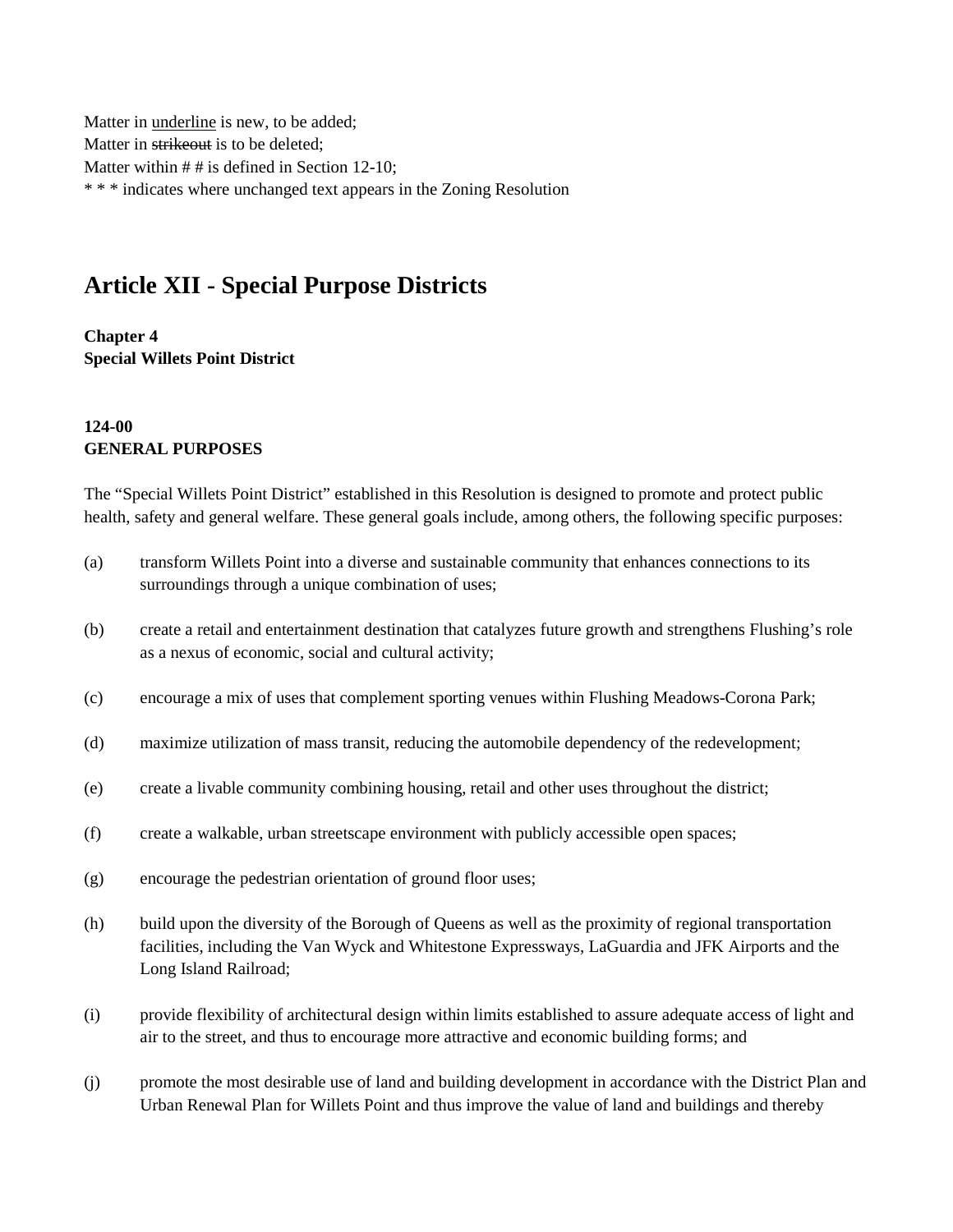improve the City's tax revenues.

\* \* \*

## **124-10 SPECIAL USE REGULATIONS**

The #use# regulations of the underlying district are modified as set forth in this Section, inclusive.

# **124-11 Regulation of Residential Uses**

## **124-111**

#### **Location of residential use within buildings**

The provisions of Section 32-422 (Location of floors occupied by commercial uses) shall be modified to permit #dwelling units# or #rooming units# on the same #story# as a #commercial use# non-#residential use# provided no access exists between such #uses# at any level containing #dwelling units# or #rooming units# and provided any #commercial uses# non-#residential uses# are not located directly over any #dwelling units# or #rooming units#. However, such #commercial uses# non-#residential uses# may be located over #dwelling units# or rooming units# by authorization of the City Planning Commission upon a finding that sufficient separation of #residential uses# from #commercial uses# non-#residential uses# exists within the #building#.

\* \* \*

## **124-14 Retail Continuity**

The following regulations shall apply within Area A, as shown on Map 1 in the Appendix to this Chapter, to all portions of #buildings# with frontage on 126th Street, the #primary retail street#, the #retail streets#, #connector streets# and, in the event that a utility easement is retained on the #block# bounded by Roosevelt Avenue and 126th Street, along the frontage of the publicly accessible open space required by paragraph (d) of Section 124- 42.

#### (a) Ground floor #uses#

#Uses# within #stories# on the ground floor or with a floor level within five feet of #base flood elevation# shall be limited to #commercial uses# permitted by the underlying district, but not including except #uses# listed in Use Groups 6B, 6E, 8C, 8D, 9B, 10B or 12D<del>, as provided in Article III, Chapter 2</del>. A #building's# frontage shall be allocated exclusively to such #uses#, except for Type 2 lobby space or entryways provided in accordance with Section 37-33 (Maximum Width of Certain Uses), parking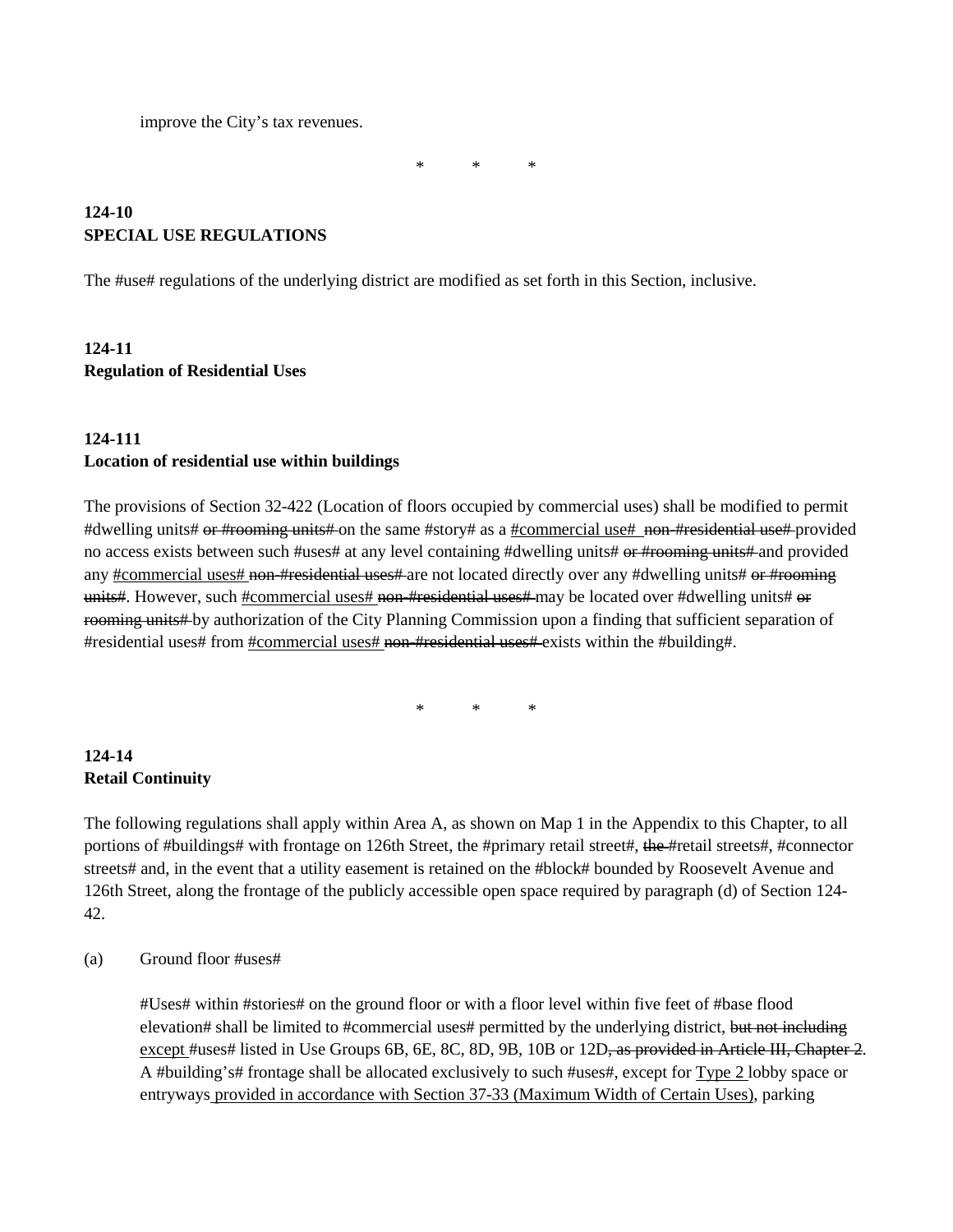pursuant to Section 124-50, inclusive, and vehicular access pursuant to Section 124-53 (Curb Cut Restrictions). Such #uses# shall have a minimum depth of 50 feet measured from any #street wall# facing 126th Street, the #primary retail street# or #connector streets#.

In no event shall the length of such frontage occupied by lobby space or entryways exceed, in total, 40 feet or 25 percent of the #building's# frontage, whichever is less, except that the width of a lobby need not be less than 20 feet.

\* \* \*

#### (d) Transparency

For any #building#, or portion thereof, #developed# or #enlarged# after November 13, 2008, each ground floor #street wall# shall be glazed in accordance with 37-34 (Minimum Transparency Requirements) with materials which may include #show windows#, glazed transoms or glazed portions of doors. Such glazed area shall occupy at least 70 percent of the area of each such ground floor #street wall#, measured to a height of 10 feet above the level of the adjoining sidewalk or public access area. Not less than 50 percent of such glazed area shall be glazed with transparent materials and up to 20 percent of such area may be glazed with translucent materials.

However, in locations where such ground floor #street wall# above the level of the adjoining sidewalk or public access area is below #base flood elevation#, the required glazed area shall occupy an area measured from #base flood elevation# to a height 10 feet above #base flood elevation#.

\* \* \*

## **124-50 OFF-STREET PARKING REGULATIONS**

Off-street parking shall be provided for all required parking spaces and loading berths as specified by the underlying district, except as modified by the special regulations of this Section, inclusive.

## **124-51 Use and Location of Parking Facilities**

The provisions of this Section shall apply to all off-street parking spaces within the #Special Willets Point District#.

Floor space used for parking shall be exempt from the definition of #floor area#.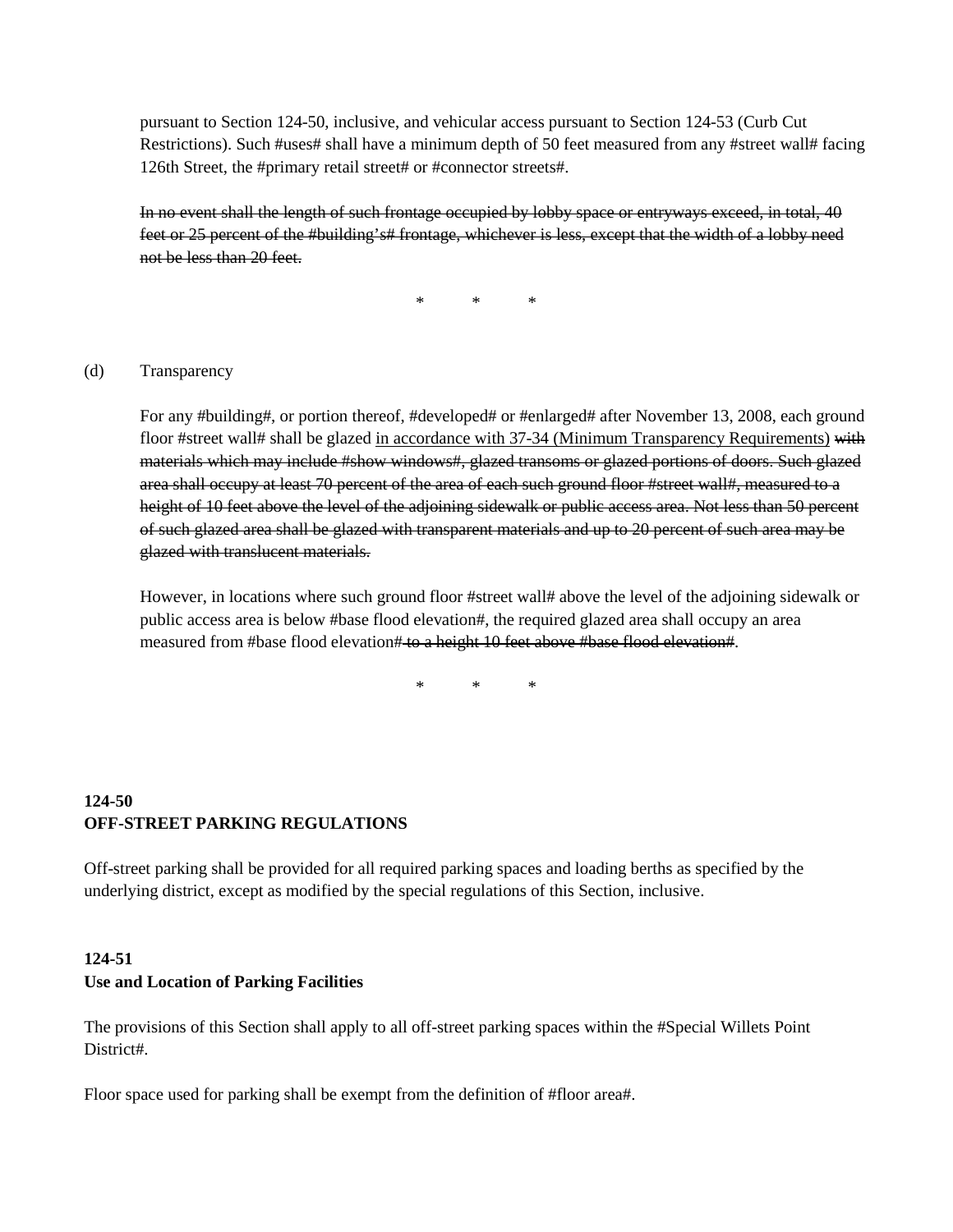Parking facilities with over 225 parking spaces shall provide adequate reservoir space at the vehicular entrances to accommodate either ten automobiles or five percent of the total parking spaces provided in such facility, whichever amount is greater, but in no event shall such reservoir space be required for more than 50 automobiles.

- (a) All off-street parking spaces shall be located within facilities that, except for entrances and exits, are located:
	- (1) entirely below the level of any #street# or publicly accessible open space upon which such facility, or portion thereof, fronts;
	- (2) in a #cellar# no more than four feet above grade within Area B, as shown on Map 1 in the Appendix to this Chapter, provided that the #street wall# is set back at least four feet from the #street line# except for projections permitted pursuant to Section 124-22, paragraph (a)(3), and planted areas are provided pursuant to Section 124-22, paragraph (a)(5), and further provided that 50 percent of such #street wall# with adjacent parking spaces consists of opaque materials;
	- (3) at every level above-grade, wrapped by behind any #floor area# provided in accordance with paragraph (a) of Section 37-35 (Parking Wrap and Screening Requirements) containing permitted #commercial#, #community facility# or #residential uses#, at least 25 feet from any #street wall# or public access area; or
	- (4) above-grade and adjacent to a #street wall# or public access area, and screened in accordance with the provisions set forth in paragraphs (b)(1) through (b)(3) of Section 37-35 (Parking Wrap and Screening Requirements) provided that any non-horizontal parking deck structures are not visible from the exterior of the #building# in elevation view and opaque materials are located in the exterior #building# wall between the bottom of the floor of each parking deck and no less than three feet above such deck and a total of at least 50 percent of such #street wall# with adjacent parking spaces consists of opaque materials. A parking structure so screened shall be permitted only in the following locations:
		- (i) except within #blocks# that bound the intersection of 126th Street and Northern Boulevard or 126th Street and Roosevelt Avenue, a parking facility may be located adjacent to a #street wall# facing 126th Street above a height of 35 feet and limited to a height of 85 feet, provided that no less than 60 percent and no more than 70 percent of the surface area of the portion of such #street wall# with adjacent parking spaces consists of one or more of the following: #signs#, graphic or sculptural art, or living plant material. At least 30 25 feet of #floor area# containing permitted #commercial#, #community facility# or #residential uses# shall separate such parking spaces from any other adjacent #street#;
		- (ii) a parking facility may be located adjacent to a #street wall# limited to a height of 85 feet on a #block# that bounds the intersection of 126th Street and Northern Boulevard, provided that such #street wall# is on Northern Boulevard and is more than 100 feet from